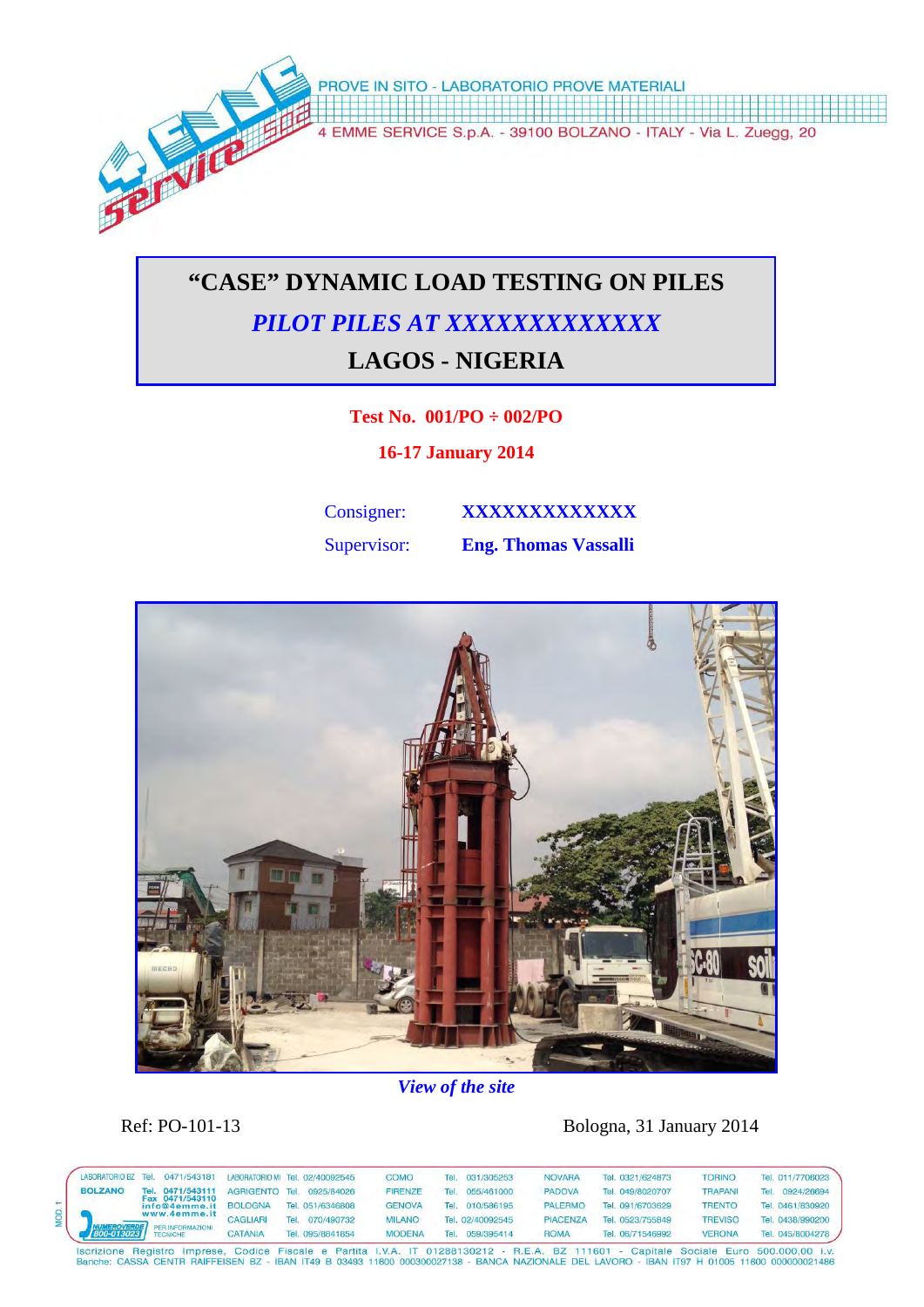

#### **CONTENTS**

#### **1. INTRODUCTION 2**

# **2. HIGH STRAIN DYNAMIC LOAD TESTS 3**

#### **3. TEST RESULTS 10**

#### **1. INTRODUCTION**

The company  $\theta$  EMME Service S.p.a., specialized in performing experimental tests on structures on site, has been asked by XXXXXXXXXX to perform 2 high strain dynamic load tests on foundation piles at their site in Lagos, Nigeria.

The test methods and the piles to be tested have been agreed on in advance with the Consignor.

The tests were performed on 16/17 January 2014.

The following people were present for the tests:

| Eng. XXXXXXXXXX | <b>XXXXXXXXXX</b> |
|-----------------|-------------------|
| Eng. XXXXXXXXXX | <b>XXXXXXXXXX</b> |
| Eng. XXXXXXXXXX | <b>XXXXXXXXXX</b> |
| Eng. XXXXXXXXXX | XXXXXXXXXX        |

and on behalf of  $4$  EMME Service  $S_{.4}$ .

Eng. Thomas Vassalli.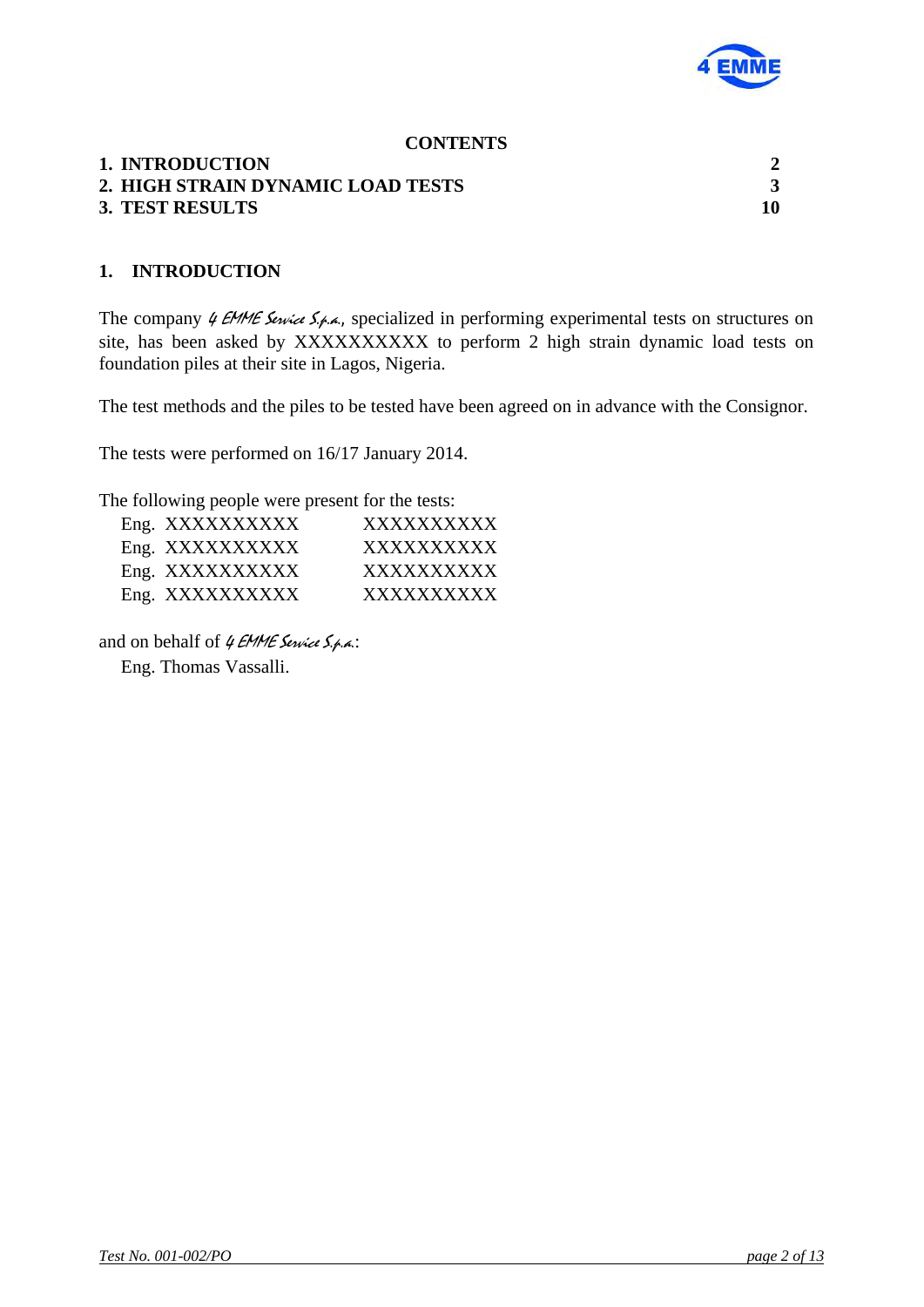

### **2. HIGH STRAIN DYNAMIC LOAD TESTS**

The "Case" method, in accordance with ASTM D4945-08, is known as the high strain dynamic load test and is the technique used to test the load-bearing capacity of deep foundations in limit operating conditions as indicated in NTU - Ministerial Decree 14/1/08, paragraphs 6.4.3.7.1-2.

#### **2.1. Test procedure**

The high strain dynamic load test is performed by applying an axial load to the top of the pile through the impact of a mass weighing approximately 1% of the test load to be reached, which is dropped from a maximum height of 1.2 m, producing enough energy to test the resistance of the pile-soil system.

The data on force and acceleration induced in the pile is recorded and then processed by CAPWAP (*Case Pile Wave Analysis Program*) software.

This method compares test data with a numeric model of the pile-soil system. In the analysis, the soil is schematized as a plastic medium and the pile is considered a system of perfectly elastic and equal finite elements. Using the force and speed values from the test, the total resistance  $(R_t)$  is calculated using the following equation:

$$
R_t(t^*) = \frac{1}{2} \left[ F_m(t^*) + F_m\left(t^* + \frac{2L}{c}\right) \right] + \frac{Mc}{2L} \left[ v_m(t^*) - v_m\left(t^* + \frac{2L}{c}\right) \right]
$$

where:

 $t^*$  = time after impact of max. system resistance;

 $F_m$  = vertical force measured by instruments at time  $t^*$ ;

 $v_m$  = velocity of particles measured in test;

*c* = transmission speed of mechanical waves;

 $M =$  pile mass;

$$
L = \text{pile length.}
$$

To provide a model which is sufficiently representative of the real situation, the total resistance is divided into a static component  $(R_s)$  and a dynamic component  $(R_d)$  using the following equation:

$$
R_t = R_s + R_d
$$

The dynamic component can be calculated using a viscous soil damping constant *J* from published test tables. The following equation is used to determine said component:

$$
R_d = J \cdot v_t
$$

where  $v_t$  is the velocity at the base of the pile.

Using the above equations, the static resistance  $R_s$  of the pile can be calculated.

The Case Method, using the CAPWAP program provides an estimate of the ultimate pile strength with a certainty of around 10%, compared to static test results.

A great deal of information can be found on this method on the web site www.4emme.it under GENERAL BIBLIOGRAPHY.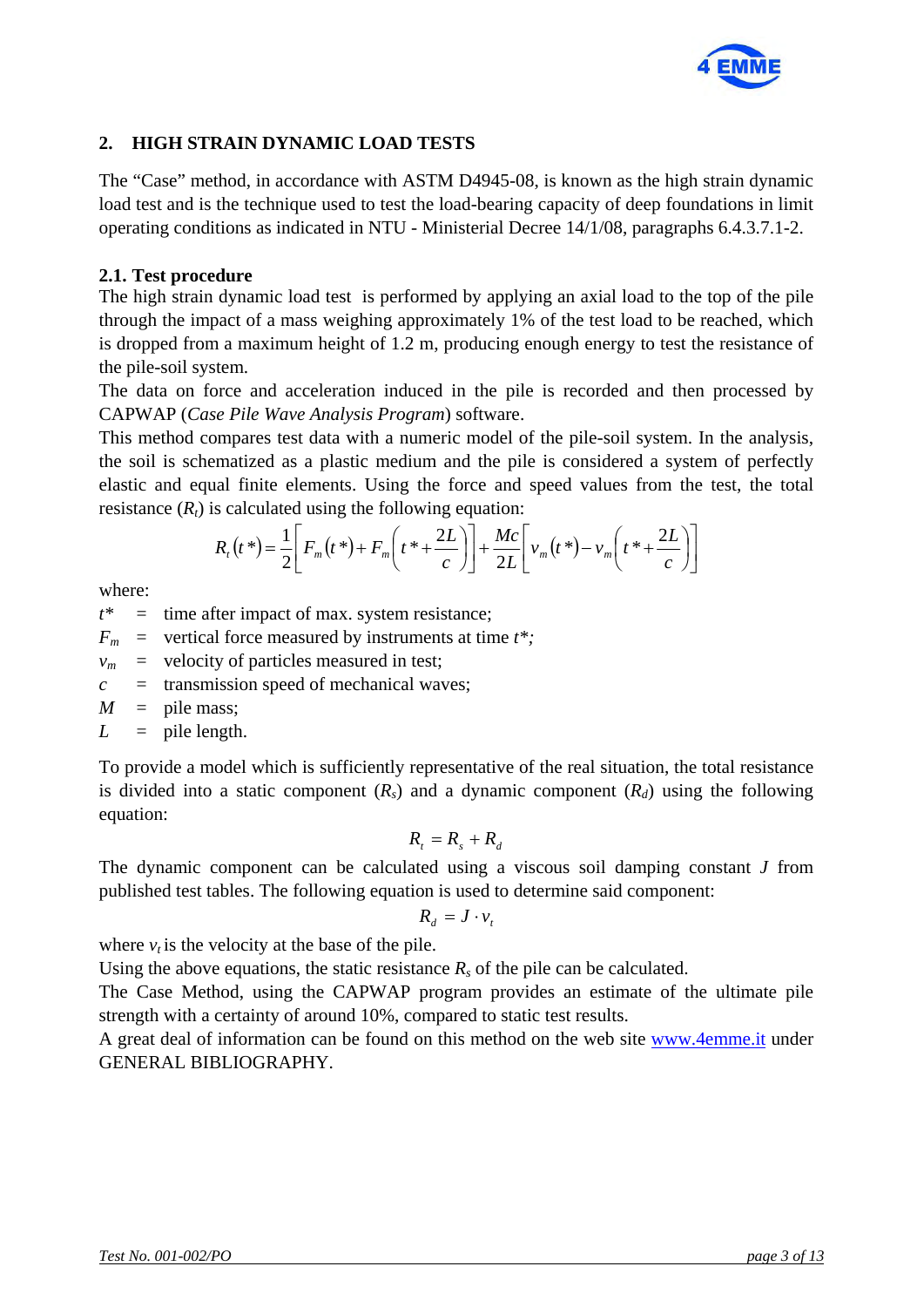

### **2.2. Test procedure**

- $\triangleright$  Pile prepared to create a flat, even surface at the top where the stress can be applied (in this case the isolated footing);
- $\triangleright$  installation of two pairs of diametrically opposed sensors (accelerometers and strain gauges), on a flat area of the pile at a depth roughly 1.5 times the pile diameter;
- $\triangleright$  sclerometric tests performed on two levelled surfaces to determine the mechanical strength of the concrete;
- $\triangleright$  configuration of the equipment with the geometric and mechanical parameters of the pile;
- $\triangleright$  a series of stress impulses are applied to the pile by dropping the mass from heights increasing by 10 cm each time until the pile is put under a stress greater than that to be tested;
- $\triangleright$  creation of a pile-soil numeric model using the CAPWAP system and calibration of the analytic values using the test data.



*Test diagram*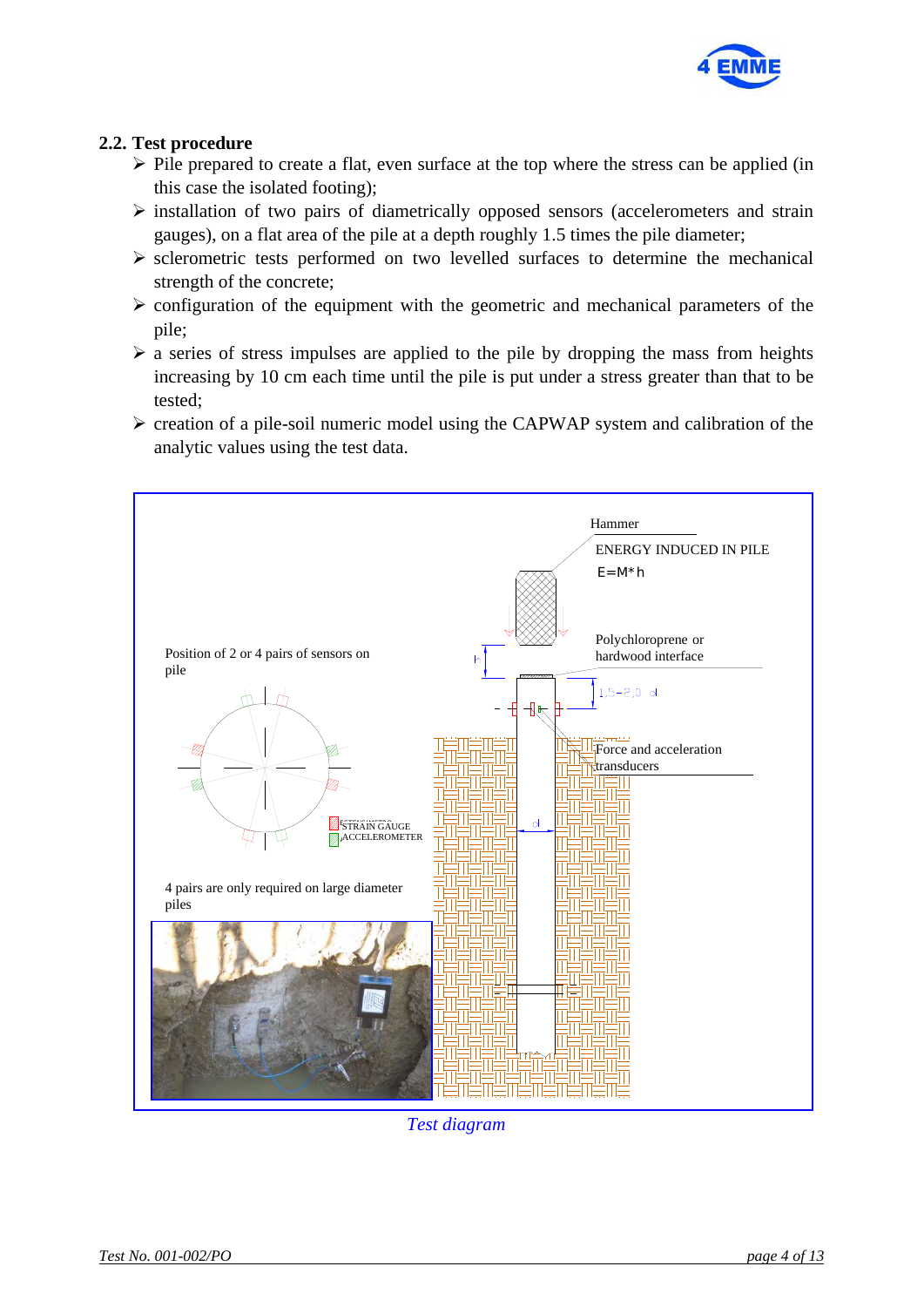

### **2.3. Description of the equipment**

#### **2.3.1. M3200 hydraulic pile hammer**

A hydraulic pile hammer will be used to induce axial stress on the piles, raising and instantaneously releasing a steel weight.

The equipment drops the cylindrical weight from various heights up to a maximum height of 100 cm. The system is controlled by a hydraulic power plant.

The hammer consists of a steel cup weighing 50 kN in which up to 15 additional weights weighing 18 kN each can be inserted, bringing the maximum weight of the hammer up to 320 kN.

A 3 cm-thick polychloroprene disc is placed between the weight and the top of the pile to produce a uniform impact.

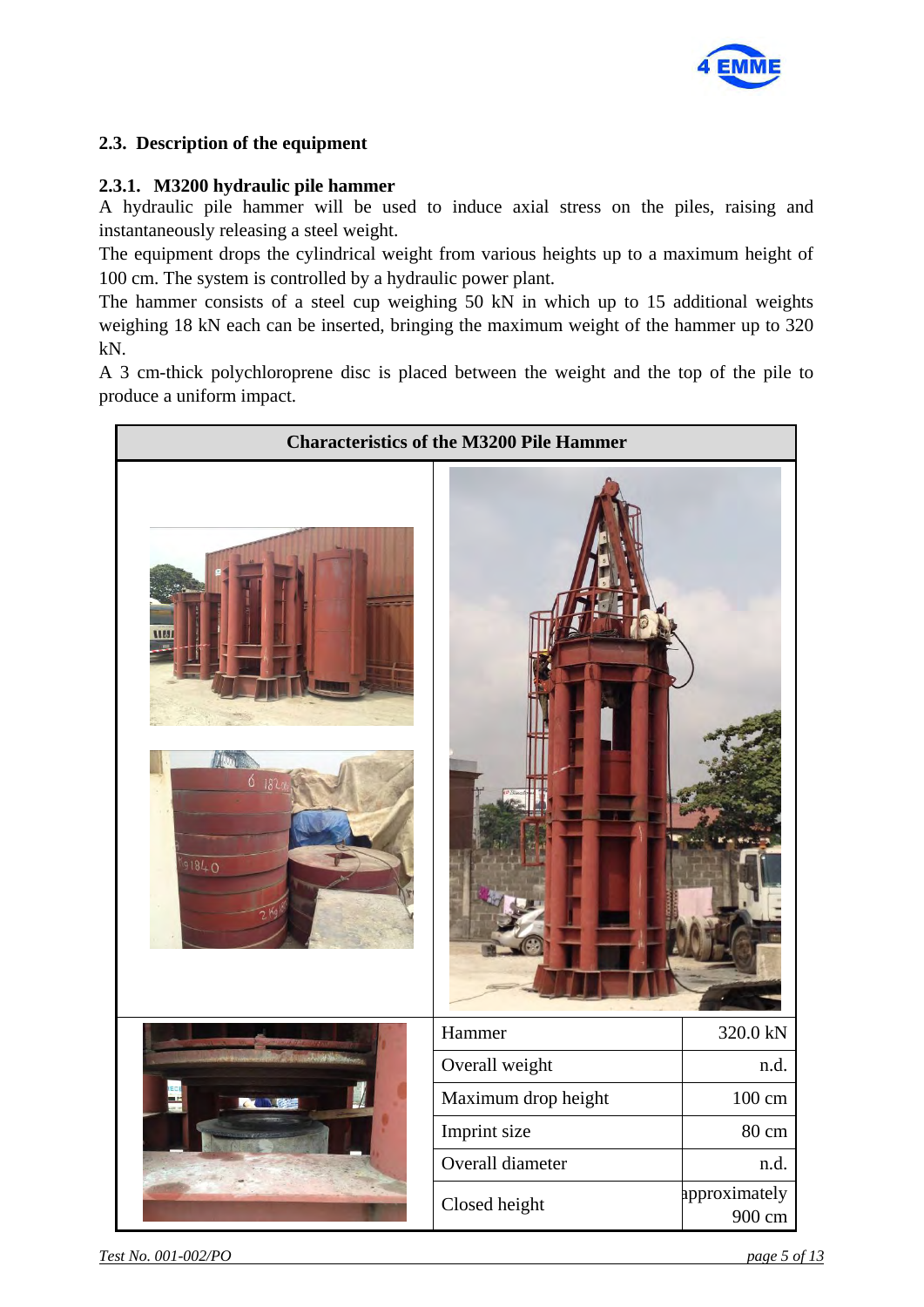

#### **2.3.2. Measuring system**

A pair of diametrically opposed strain gauges and accelerometers, installed at a depth of approximately 1.5 times the diameter of the top of the pile are used to measure the force and acceleration induced in the pile.



*Diagram showing the position of the sensors* 

The following are installed:

- 2 piezoresistive accelerometers (measuring range  $1.0 \div 5000$  g);
- 2 strain gauge sensors with eight ½ bridge strain gauges in series;
- 2 wireless transmission units.



*Accelerometer, strain gauge sensors and two wireless transmission stations* 

All the instruments are periodically checked as required by procedure 7.6 "Instrument Management" of the Quality Manual.

The strain gauges and accelerometers communicate with the PDA acquisition unit through a wireless unit.

*Note: For educational purposes only, in parallel, an identical measurement is taken using the Consignor's equipment.*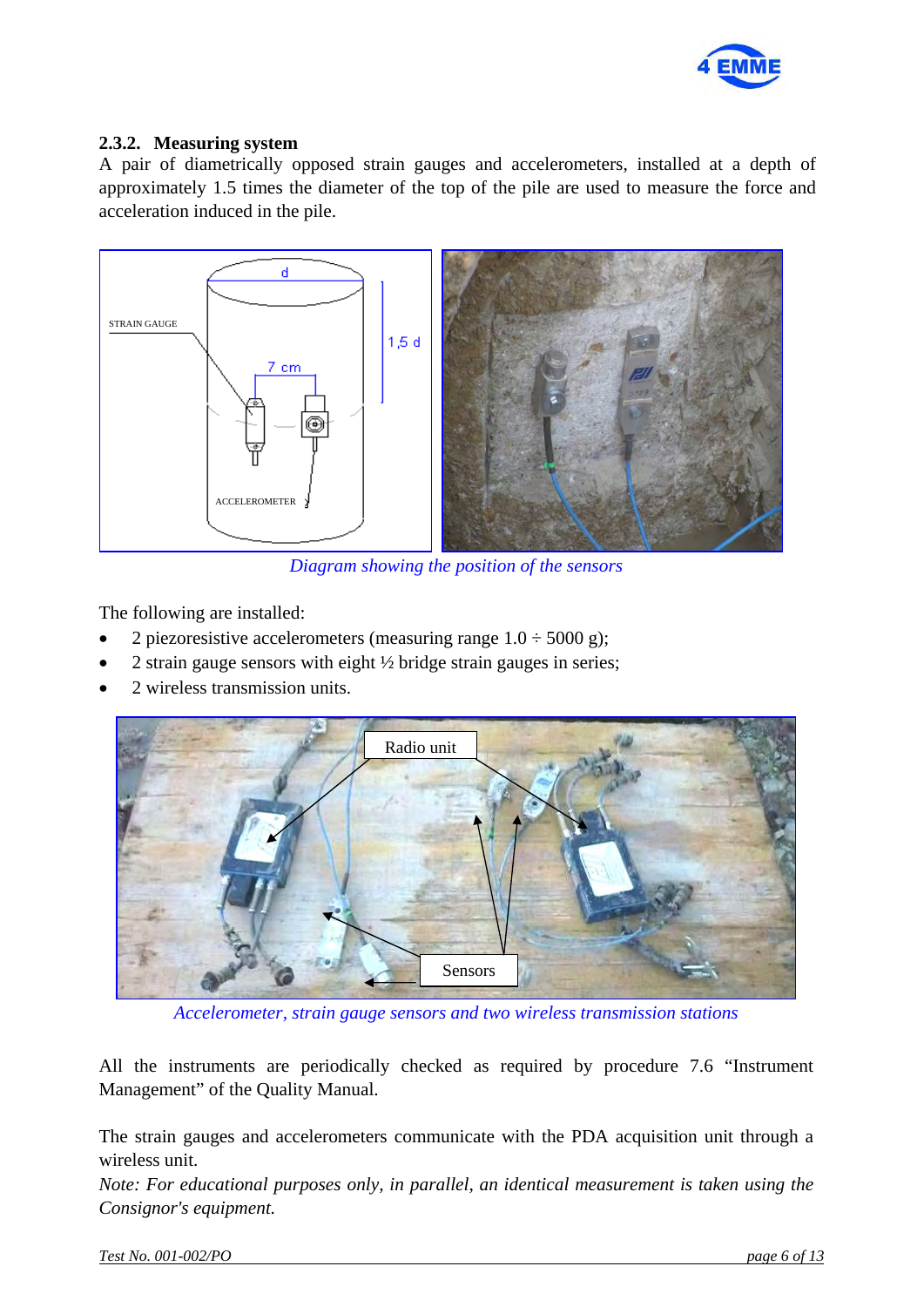

The system can communicate with the sensors installed on the pile, to record and process the signals to provide output parameters in real time:

- max. force transmitted to pile;
- max. displacement of pile top;
- indicative value of total resistance of pilesoil system moved during stress calculated using Case Method.







*Acquisition unit - Trevi Accelerometer and strain gauge sensors*



*Power plant + Notebook Direct sensor connection* 

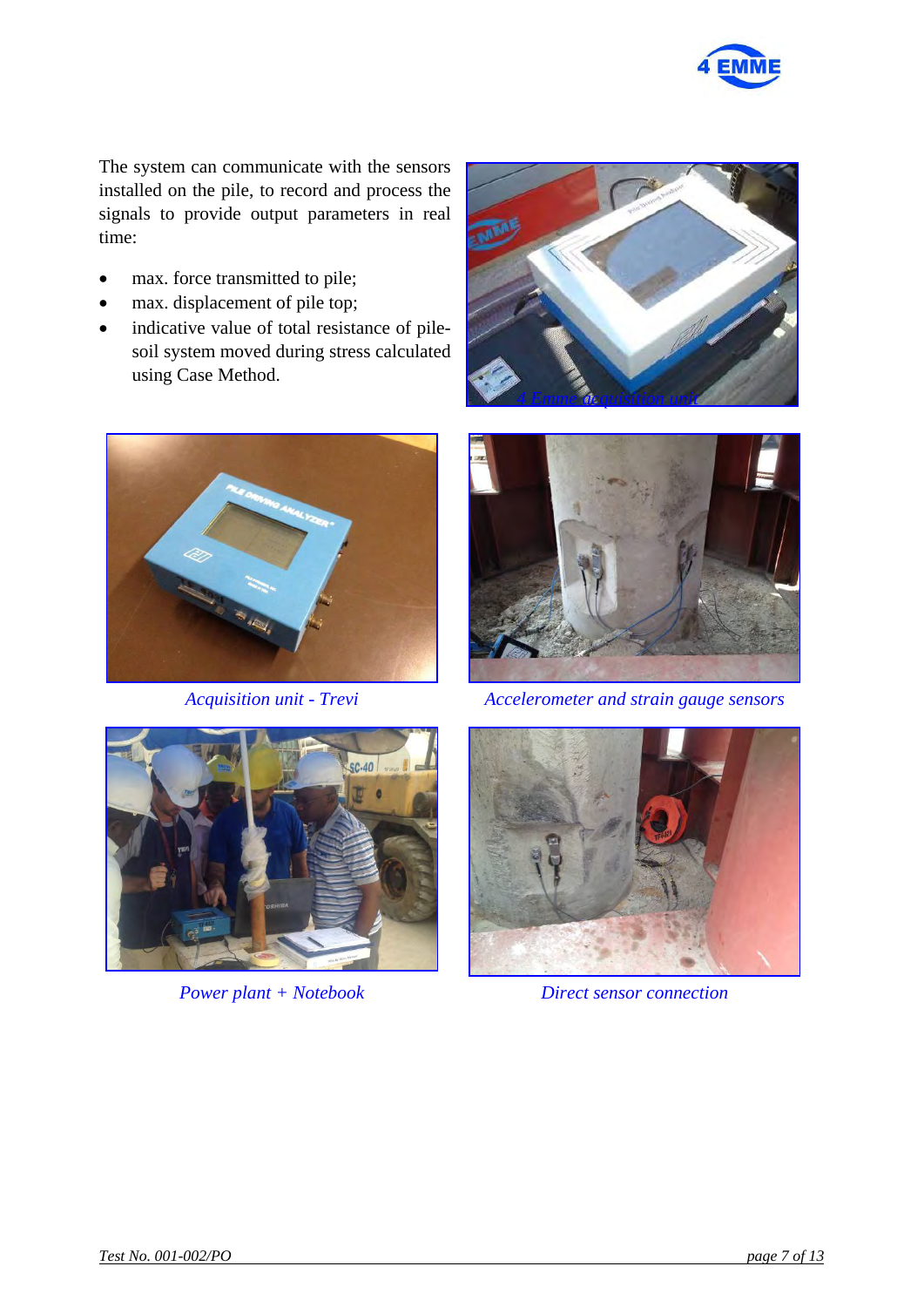

#### **2.4. Determining the mechanical properties of the concrete**

A sclerometric test was performed on the part of the pile free of soil to determine the mechanical properties of the concrete. In detail, a series of impact tests were performed on the two levelled faces where the sensors are installed.



*Instruments used*

The mechanical strength calculated is used to estimate the Elastic Modulus on the basis of the normative formula:

$$
E = 22000 (R_{cm}/10)^{0.3} [MPa]
$$

This value, obtained in the field, improves acquired signal processing and as a consequence also the evaluation of the pile load-bearing capacity. Standard *UNI-EN 12504-2* was referred to for the test*.* 

| <b>Values</b>           | PILE 1                                                 |  |  |  |  |
|-------------------------|--------------------------------------------------------|--|--|--|--|
| Ir Value Face A         | $40 - 38 - 42 - 44 - 40 - 36 - 42 - 40 - 40 - 36 - 42$ |  |  |  |  |
| Ir Value Face B         | $36 - 42 - 40 - 38 - 42 - 44 - 40 - 40 - 36 - 40 - 38$ |  |  |  |  |
| Average Ir Value Face A | 40.0                                                   |  |  |  |  |
| Average Ir Value Face B | 39.6                                                   |  |  |  |  |
| Rmc (MPa)               | $(40.0+39.6)/2=39.8$                                   |  |  |  |  |
| Elastic Modulus (MPa)   | 34,922                                                 |  |  |  |  |

| <b>Values</b>           | PILE <sub>2</sub>                                      |  |  |  |  |
|-------------------------|--------------------------------------------------------|--|--|--|--|
| Ir Value Face A         | $40 - 38 - 42 - 44 - 40 - 36 - 42 - 40 - 40 - 36 - 42$ |  |  |  |  |
| Ir Value Face B         | $36 - 42 - 40 - 38 - 42 - 44 - 40 - 40 - 36 - 40 - 38$ |  |  |  |  |
| Average Ir Value Face A | 40.0                                                   |  |  |  |  |
| Average Ir Value Face B | 39.6                                                   |  |  |  |  |
| Rmc (MPa)               | $(40.0+39.6)/2 = 39.8$                                 |  |  |  |  |
| Elastic Modulus (MPa)   | 34,922                                                 |  |  |  |  |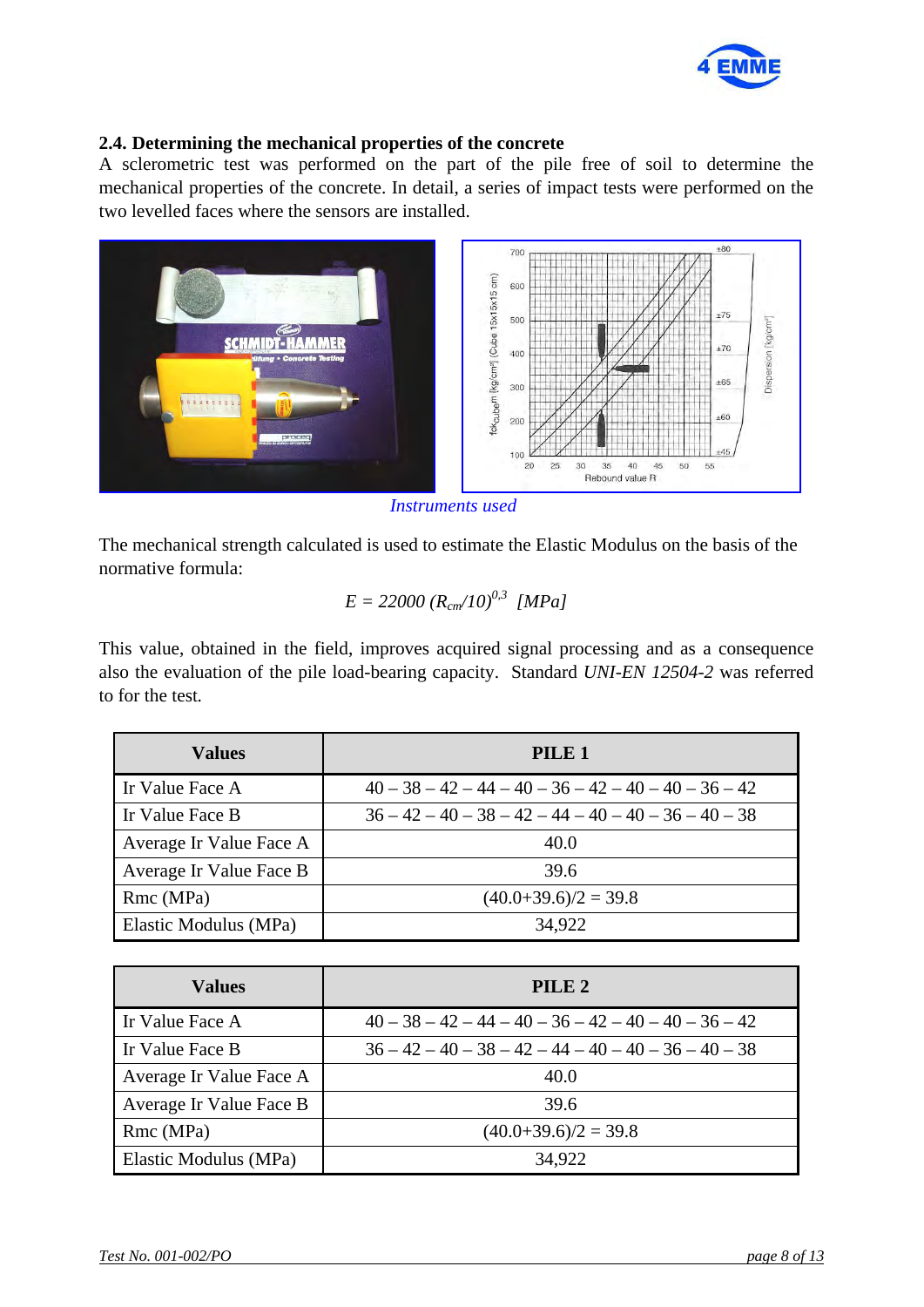

#### **2.5 Characteristics of the test piles**

The tests were performed on concrete Continuous Flight Auger (CFA) bored piles with the following characteristics:

| <b>Test</b><br>No. | Date<br>test | Colu<br>mn<br>No. | <b>Diameter</b><br>[cm] | Length<br>$[m]^{*}$ | Working<br>load [kN] | <b>Test load</b><br>[kN] |
|--------------------|--------------|-------------------|-------------------------|---------------------|----------------------|--------------------------|
| 001/PO             | 16-17/01/14  |                   | 60                      | 18.0                | 1,000                | 3,000                    |
| <i>002/PO</i>      | 17/01/2014   | ◠                 | 80                      | 18.0                | 1,600                | 4,800                    |

*\* the length indicated is that of the pile, without the extension of roughly 1.2 m.*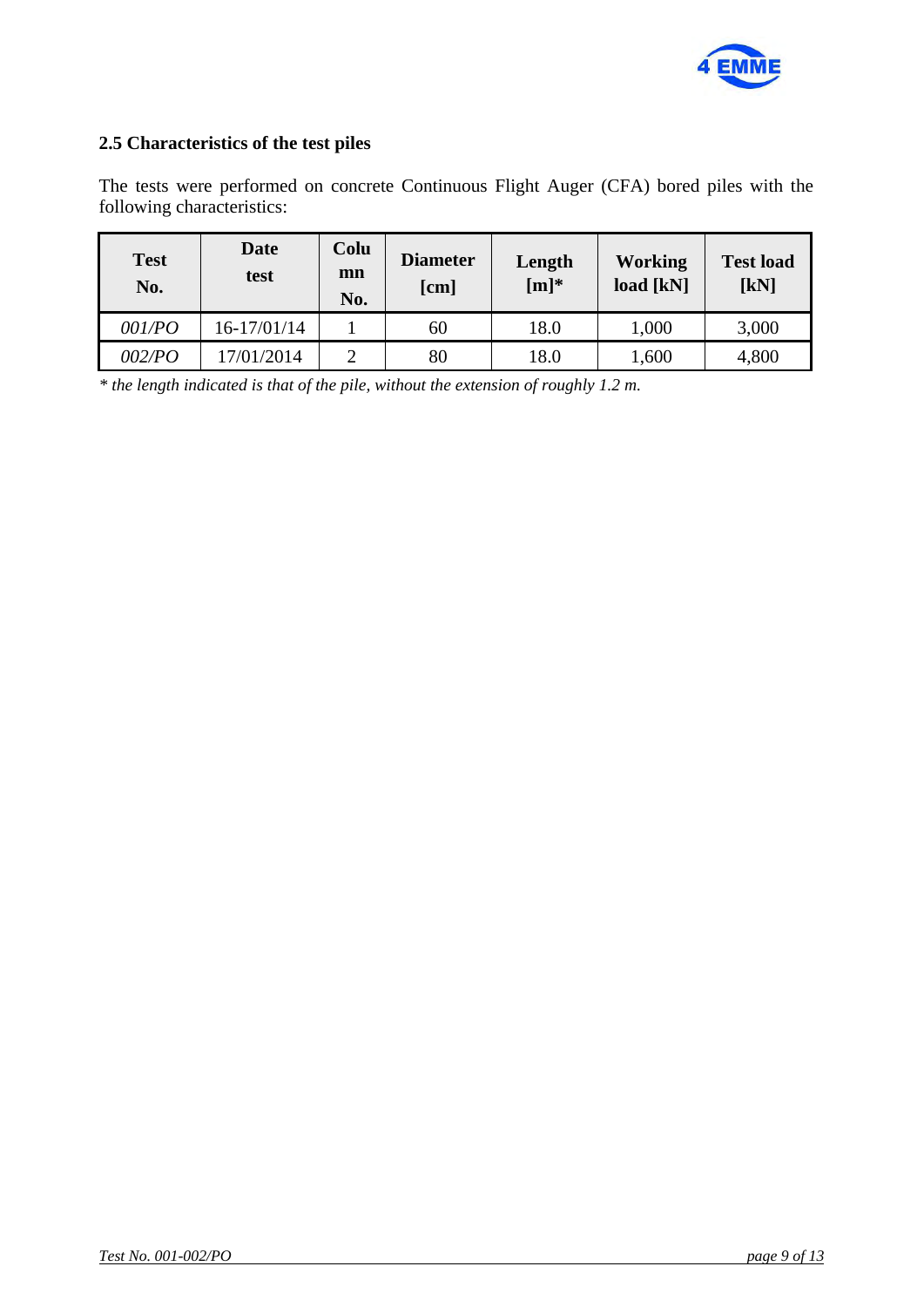

### **3. TEST RESULTS**

|                |                     |                          | Pile 1 |
|----------------|---------------------|--------------------------|--------|
| <b>Phase</b>   | $\mathbf H$<br>(cm) | Fmx<br>(kN)              |        |
| $\mathbf{1}$   | $\overline{10}$     | 1,164                    |        |
| $\overline{2}$ | $\overline{20}$     | 1,479                    |        |
| $\overline{3}$ | 30                  | 2,752                    |        |
| $\overline{4}$ | 40                  | 3,223                    |        |
| $\overline{5}$ | $\overline{50}$     | 3,645                    |        |
|                |                     |                          |        |
|                |                     |                          | Pile 2 |
|                | $\mathbf H$         | Fmx                      |        |
| <b>Phase</b>   | (cm)                | (kN)                     |        |
| $\mathbf{1}$   | $\overline{10}$     | $\overline{\phantom{a}}$ |        |
| $\overline{2}$ | 20                  | $\Box$                   |        |
| $\overline{3}$ | $\overline{30}$     | 4,911                    |        |
| $\overline{4}$ | 40                  | 5,095                    |        |
| $\overline{5}$ | $\overline{50}$     | 8,675                    |        |
|                |                     |                          |        |

The values obtained during the various readings are shown below.

The following pages show the diagrams with the values obtained from the pile-soil numeric model using the *CAPWAP* system.

 $7<sup>2</sup>$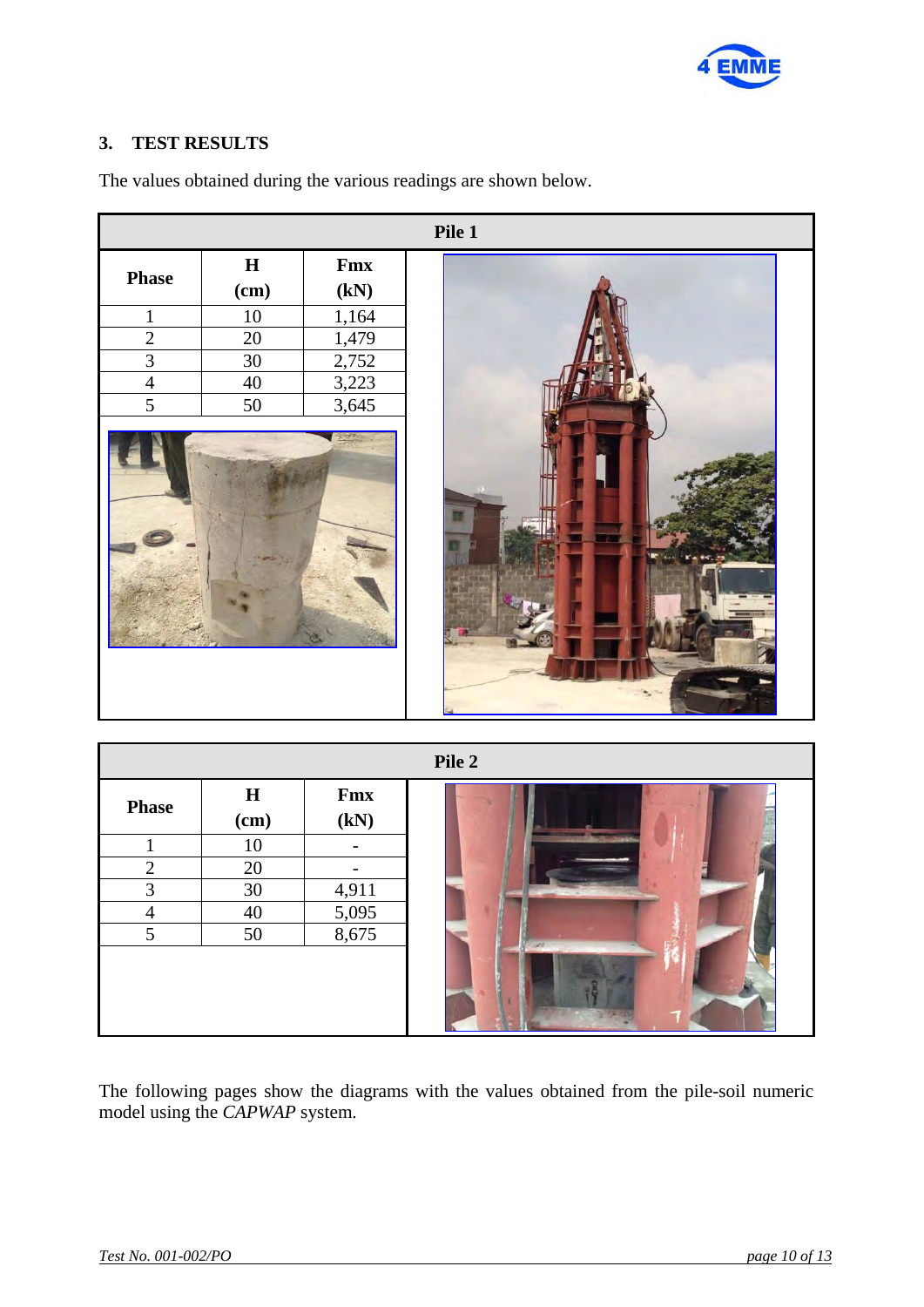

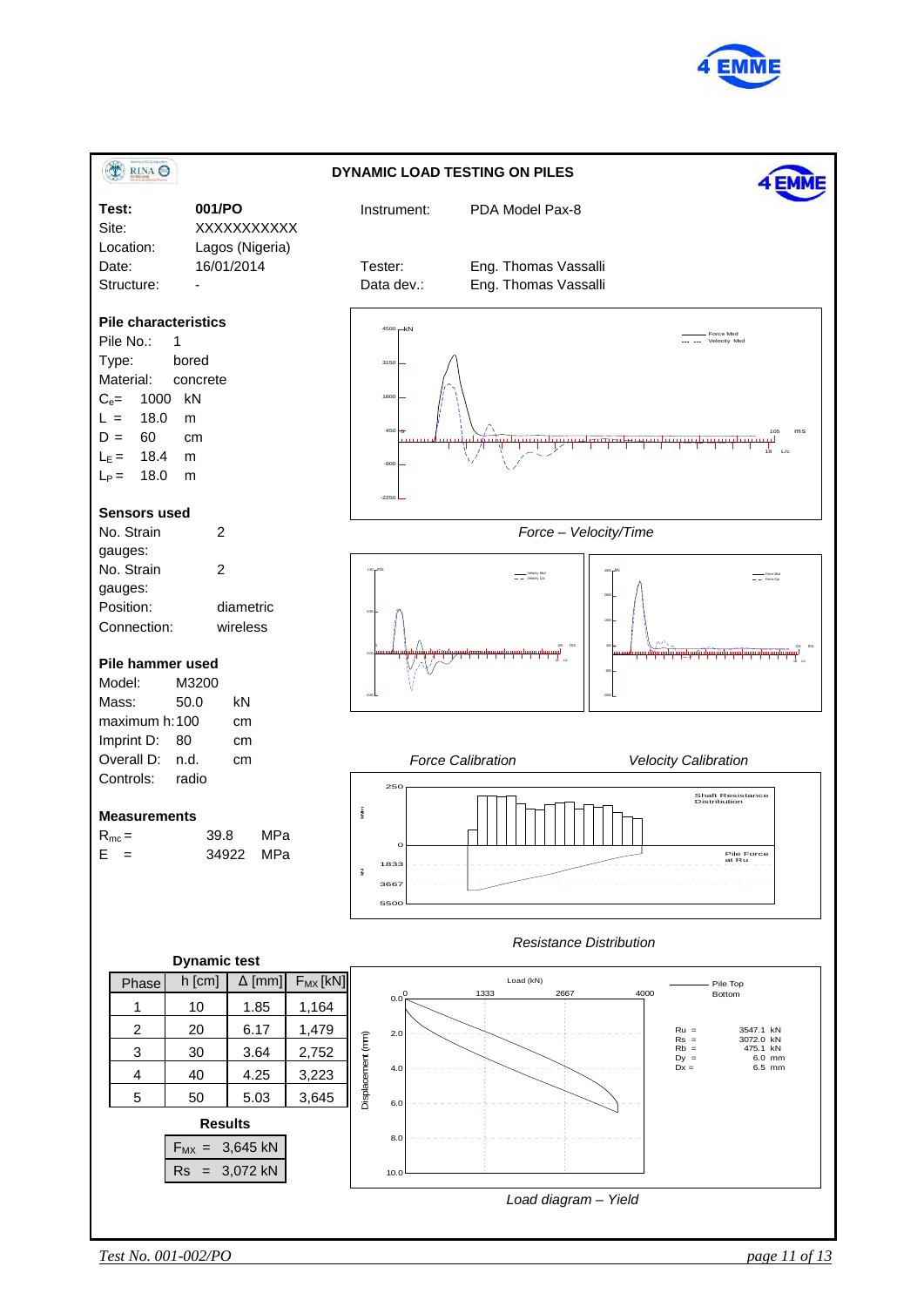